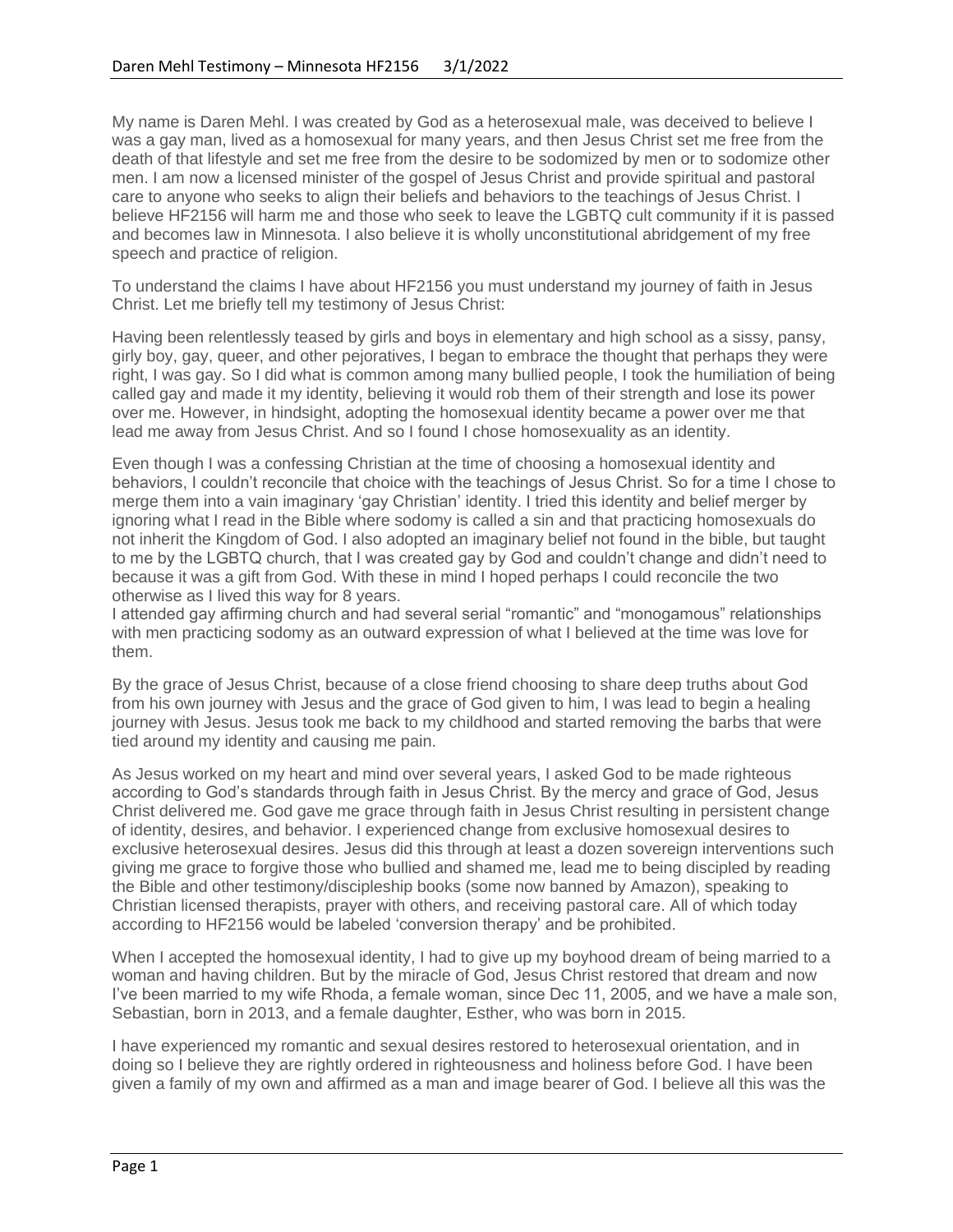redeeming and sanctifying work of Jesus Christ. I can attribute these miracles and the sustaining power to no other.

The irony of my testimony of Jesus Christ that I just shared, in context of HF2156, is that it would be labeled as ex-gay ministry, aka 'conversion therapy', and therefore categorized as disproven, discredited, harmful, and discriminatory against the LGBTQ community, and consumer fraud. The government has no authority to declare the work of Jesus Christ in my life as disproven and discredited, or seeking Jesus, who said He is the way, the truth, and the life, to be harmful and discriminatory, nor a fraud. HF2156 would do a great harm to my freedom to live my faith.

I believe I will be harmed by HF2156 as it will likely empower the medical associations, specifically the LGBTQ religious belief affirming ones, the ones who see Christianity as a religious stigma to be avoided, put into their practices the "science" to diagnose my beliefs as an illness and recommend treatments to deprogram me from religious dogma. As many statements already made by LGBTQ leaders and these medical associations suggesting that ex-gays are just suffering from 'internalized homophobia' or are victims of stigma created by religion and therefore denying our 'true selves'.

I am a licensed minister of the gospel of Jesus Christ. HF2156 would have an effect to chill my free speech and the free exercise of my Christian religious belief to 'go and make disciples of men'. I would not be able to provide pastoral care for those who as seeking to align their behaviors and identity to the teachings of Jesus Christ.

HF2156 would carve out a community of people, those who identify as LGBTQ, and prevent me from discipling them in the Christian faith. Scripture says to go and make disciples of ALL people, I believe that to mean all people, even those who have isolated themselves in the LGBTQ community and identity. According to HF2156, offering to disciple someone leaving the LGBTQ community and identity would be treated as 'conversion therapy' and be prohibited and considered discriminatory and fraud. God desires all to be reconciled to Him. Who am I not to live out in my calling and offer salvation to those who seek it? No law can stop God's power to bring the Gospel to all people, and I will not stop.

Why does the government decide that LGBTQ identified people are not allowed to hear The Gospel or choose to become Christian disciples? In effect, that's what HF2156 does. It chills, if not prevents, conversion from LGBTQ religious beliefs to Christian beliefs, especially in recognizing we are all created heterosexual by nature and all have the potential to be healed by Jesus out of the 'sexual orientation' of homosexuality.

If sexual orientation and gender identity defines LGBTQ in HF2156, my faith in Jesus Christ defines me in the 1964 Civil Rights Act. My faith should be treated equal under the law. Yet HF2156 turns my faith into discrimination? May it not be so! Sharing the Gospel message is the commandment from my Lord Jesus Christ to share with everyone, and it is GOOD NEWS, not discrimination. Why does HF2156 in spirit work against my faith and make it unlawful to disciple LGBTQ identified people? What interest does the government have in preventing LGBTQ people from converting to Christianity? Why does the government choose the LGBTQ beliefs to be the state's approved religious standard and prohibit my beliefs? Why can't I live out my faith as guaranteed by the First Amendment?

What is the test for religious discrimination if not the discrimination based on the message of the sincerely held belief? I sincerely believe I am heterosexual male created by God and that Jesus was the one who delivered me from sin, from homosexuality, from the LGBTQ community and made me a member of His kingdom and a son in His royal family, and He gave me new desires that are not an abomination, but to serve Him for His glory. My work as a licensed minister will become prohibited and HF2156 would prevent me from using my Constitutional rights to speech and practice of my religion as a defense, but would call such speech and religious practice as fraud. It is tacitly admitting the goal of the bill is to impact religious practice and free speech. [This of course has been